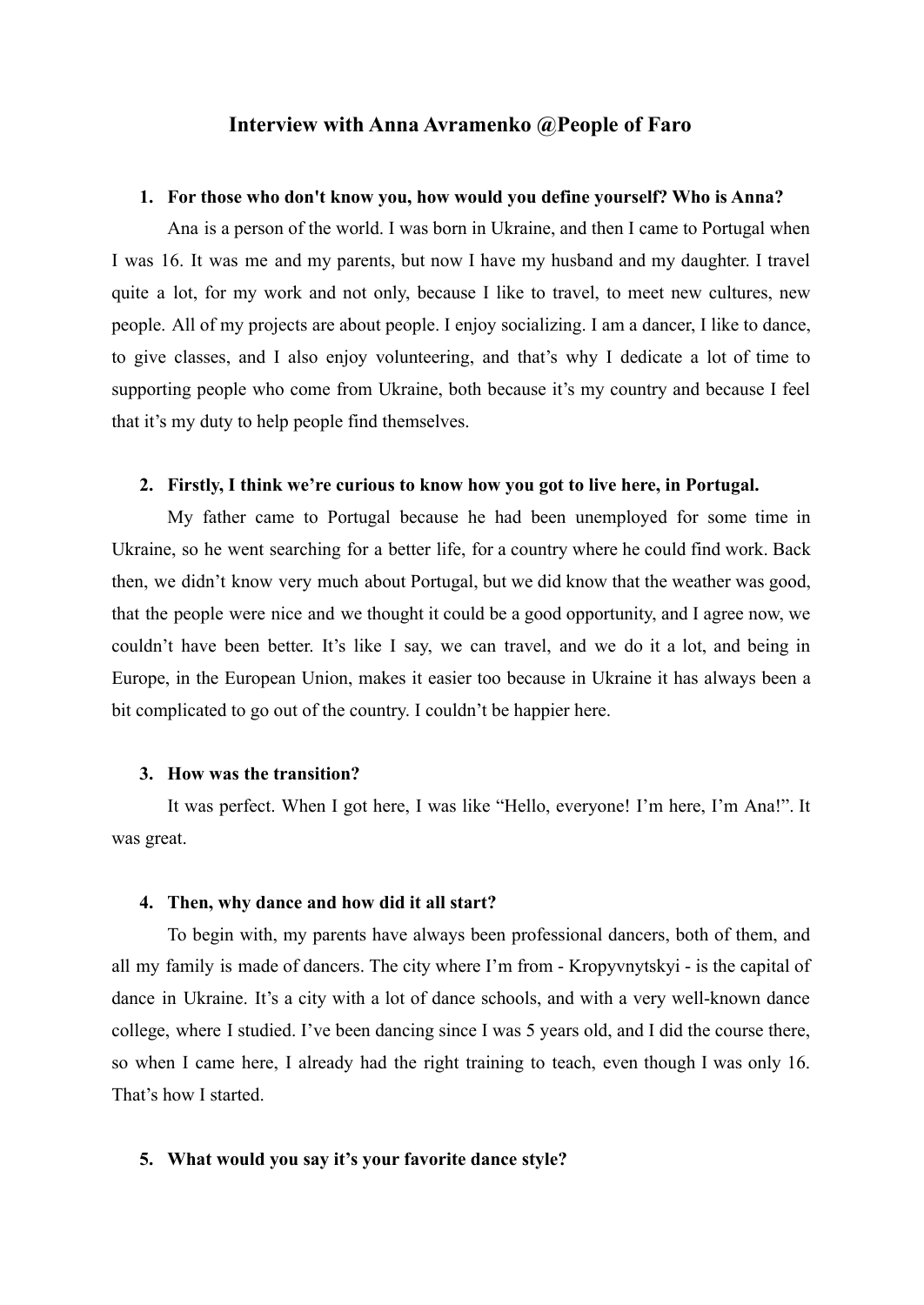Contemporary dance is the style that I like the most. I have a degree in dance and I graduated in Lisbon (Instituto Politécnico de Lisboa, Escola Superior de Dança), in contemporary dance, focusing on choreography creation. I like very much to create choreographies, to organize events, festivals, and competitions. My mother teaches technical classes, classical dance, and classical ballet, while I am more into creative styles.

# **6. What other dance styles do you know?**

Classical ballet, urban dance, hip hop, and contemporary dance, of course. We also do traditional dances, and we participated in a competition in Porto recently, where we won with a Ukrainian dance, so we try to keep our origins here.

## **7. What dancer do you admire?**

There are many dancers, but internationally speaking, Pina Bausch. Nationally speaking, there's Rita Spider. Also, I have a friend of mine, who has this spectacular energy on stage. He is Filipe Rico, and is a choreographer for many Portuguese singers; he also has a school, and he is one of the people I like the most to watch dancing. Filipe is more into hip hop and urban dance and has recently joined our judging team.

# **8. You're the founder of a dance school - Splash Companhia de Dança. How did you choose the name?**

I was searching for an easy name, preferably in English, one that could be easy to pronounce all over the world, because I've always had big plans about traveling around with the dancers. The farthest place we've been so far is Ukraine, but we're trying to go to at least 2-3 countries to travel or participate in events. So I went through the dictionary looking up words, then I got to the *splash* part and I thought it was something "booom" and that's what I wanted, that's how it was.

#### **9. How is it to have a dance academy?**

It's nice. It's very difficult because every person has their own personality, but we have to make it together. I tell some of them "You're fine, you're doing great", and the person gets motivated, and if I do the same with others, they stop working, so we have to find our own way of dealing with them, and they're many. Right now, we have around 80 dancers, and when there are competitions, the parents accompany them, and you have to deal with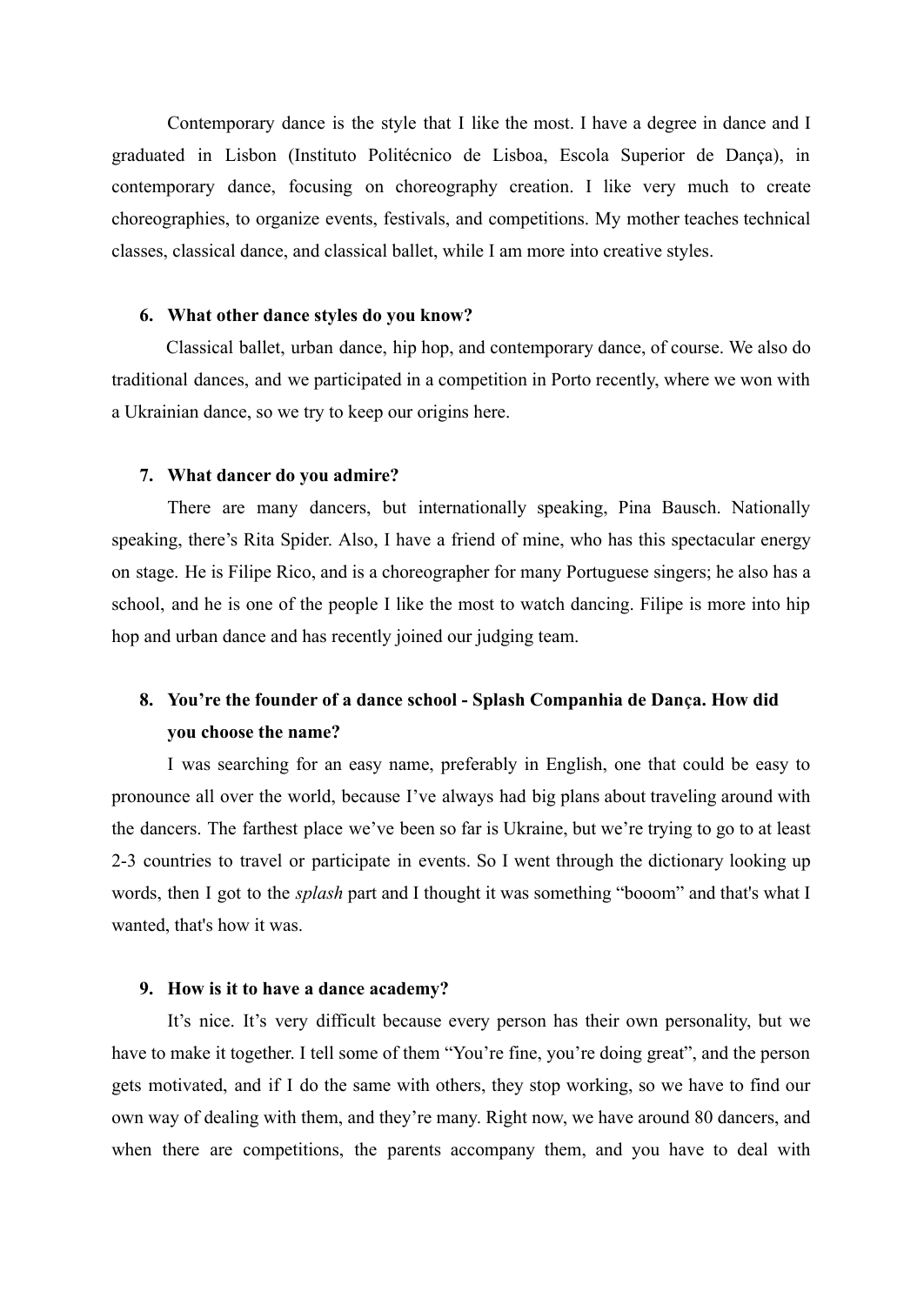different people, but it's fun. It's like a family, I think any family people has its ups and downs, and you have to be flexible and find the right balance.

# **10. How were the beginnings of the academy? How did it all start?**

It started on the street. There were three of us, me and two other friends, and then we started being accompanied by a car, we turned on the car lights and the radio, and we danced, and little by little we started dancing in the clubs, gathering money from the performances, renting spaces. We were growing and at the moment we have around 80 people, all of them working in good conditions, of course.

# **11. There's the general opinion that artists find it difficult to make a living out of their art. What do you think about this? How is it for you?**

I've always lived out of what I'm doing, but I think that you can't get very rich being an artist in Portugal, unfortunately, but it's possible to make a living out of it. I believe the opportunities are increasing, that the dancers are getting more and more rights. I'm talking about dancers because only now have they gained professional status, only now, after so many years, we can really have any kind of support. Also, I think that when you're a professional in any area, you can manage to make a living out of it, and my students say that they would like to dance but are afraid to be left without a job. When I was studying, there were a lot of students in the same year, and none of them is unemployed at this moment or was forced to change their profession. Therefore, I believe that yes, there's a future to this. When we were at this competition I was telling you about, I noticed that the dance has gained more visibility, a lot of people want to dance, to participate in competitions, and I'm very positive in this respect. Precisely for this, I'm opening another dance school and I hope that one year from now, I will be able to say that it went well.

# **12. Was there any moment when you felt like giving up?**

No, never. I could vary, like, I wanted to be a dancer first, then I wanted to teach more, now I'm into doing choreography and organizing the school itself, organizing events, keeping up with the contests, that is, I'm varying, but always within my area.

#### **13. What do you think it's the one thing that can make a difference in a dance?**

Even in a contest or a show, what differentiates one school from another, or even one dancer from another, is dancing with your soul, having fun when you are performing. Of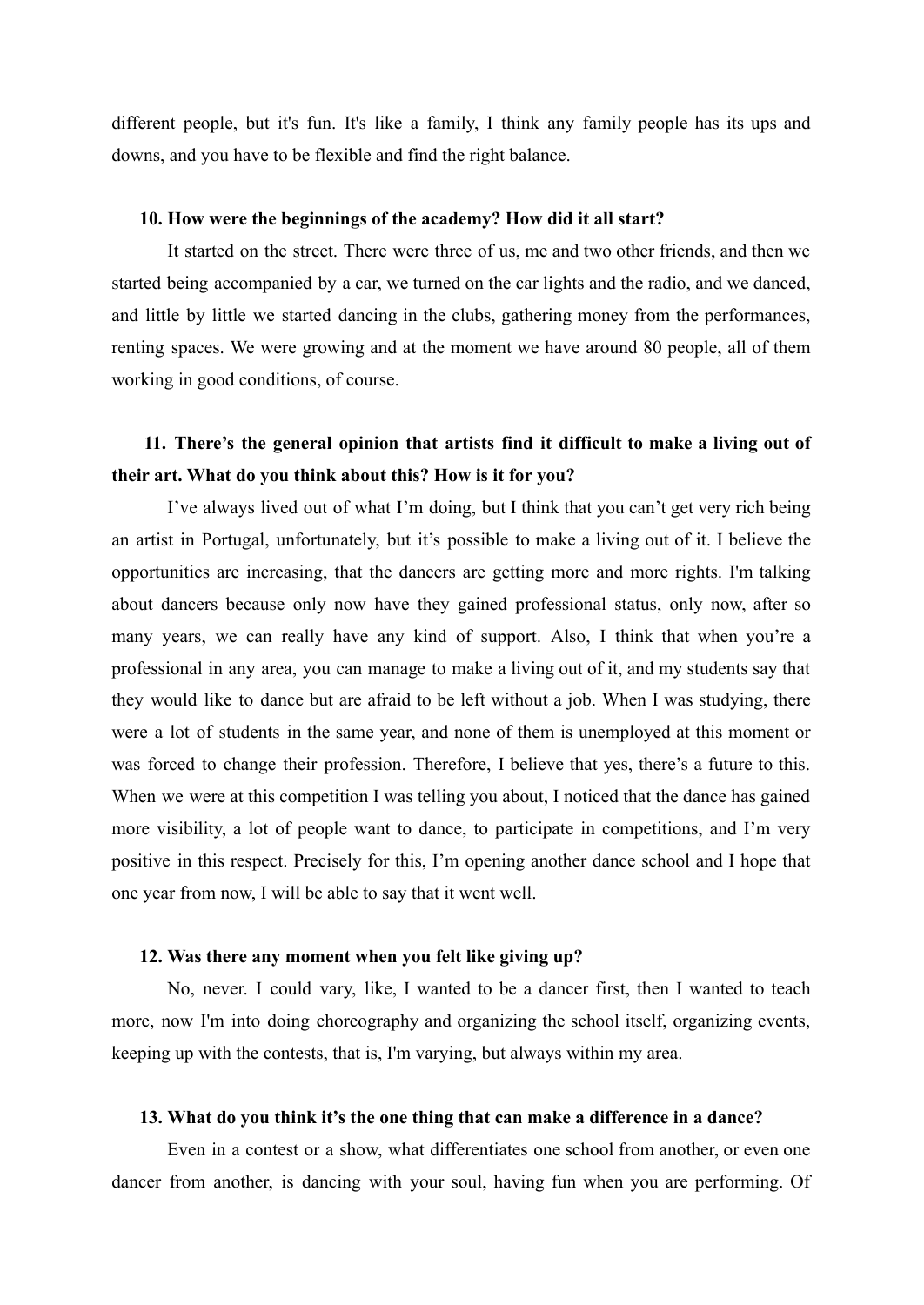course, the technique is important, but the soul is much more than that, and when I'm jury in a contest, I always advise people not to be like machines. It's important to have fun, to live the moment, this is what will make a difference.

#### **14. You also organized an event - Arte sem Fronteiras. How was it?**

It was good, we had an edition in Lisbon, in November, and another one in March, in the same place. But you know what happened? The number of dancers has tripled - in November we had 150 dancers, and in March, around 400 dancers. In what concerns the public, in November the venue was almost full, and in March, it was sold out, we had people in the street waiting because there were no more tickets. It was such an incredible growth. The next time it will be in Faro, and I hope it will be sold out as well.

#### **15. Are you also part of the jury in this kind of event?**

No, I always invite professional jury members for each area, and in the latest edition, like in every other one, we try to find extraordinary dancers. When Rita Spider, a very well-known dancer who has traveled all over the world, accepted to be part of the jury, I was very surprised.

#### **16. Did you participate in any competitions as a dancer?**

Yes, in several. When I was at university, I was able to pay for my studies by dancing, just with the work I did around. I did a lot of work on television, and as I was paid well, I was able to pay for my studies.

#### **17. How was Got Talent?**

It was a unique experience. We had the live gala and the day after, the pandemic started, and everything closed. And now we received the invitation from America's Got Talent to participate in the auditions, we were all happy until we pre-registered to do the first casting, it was online. We had a problem because ten days before the war had started in Ukraine, I was with my family there, so I was completely off and I couldn't even prepare anyone, and I apologized to my students, but I wasn't in the state to take them to these auditions. Now, for the next auditions, I'll have to correct this mistake of mine, and prepare them to participate because America's Got Talent would be a unique experience. They understood me, they gave me a lot of support and they walked with me in the demonstrations that took place, they are completely my family.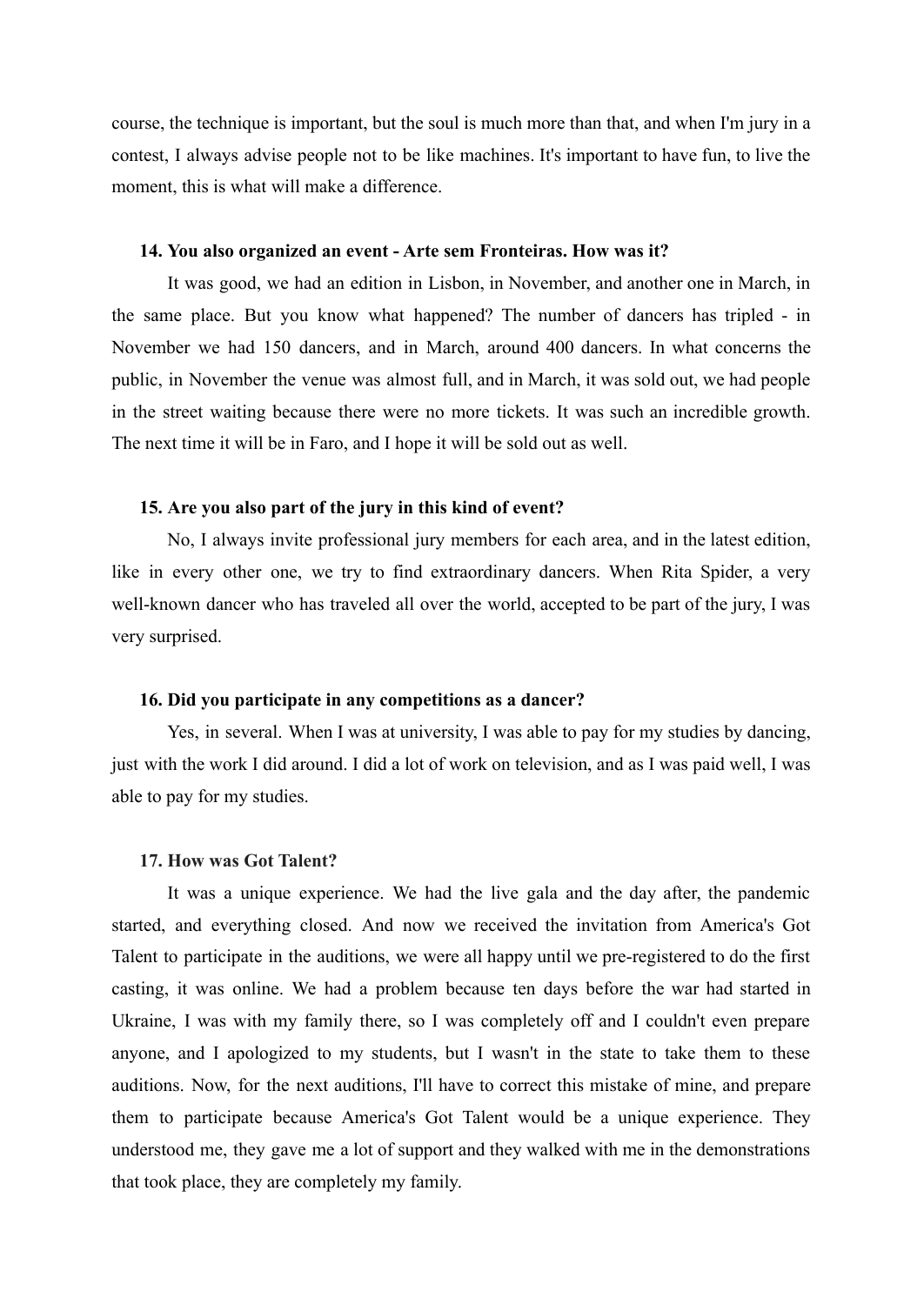#### **18. You have a little girl. Is she already learning how to dance?**

Yes, she loves it. When she was 3 weeks old, I returned to work. After 3 weeks, I was already at a festival, and I myself went on stage to dance, and she was in the car seat watching, and since then she has been watching all the rehearsals, all the classes, she is always present with me, and even goes around giving ideas to the dancers. She happened to participate in an event, and was going to have a show but got sick. We went together to Got Talent Portugal in 2019 when she was only 11 months old, and we took her to the studio to see everything. So, she's been with us everywhere since she was 3 weeks old.

# **19. I also saw that she has a YouTube channel -** Hey Nicky**. I believe it's become common for parents to create social media accounts for their children. What was your motivation behind it?**

My daughter has always been an artist. For example, she goes to the doctor's and says "Hello, doctor, subscribe to my channel, leave a like and see you in the next video." She lives it all, she loves being filmed, taking pictures, and being the center of attention. She creates stories and tells us how to record them, it's all a movie. If this already comes from her and she likes it, "Why not?" I thought. She has a lot of fun. Then I have my niece, who likes to edit, and whenever she comes to Portugal, I think it's nice to occupy her time like that. The two prepare the video, think about what it will be, I help to record it, then one edits it, another one adds voices over it, and they finally share it. They even made a TikTok for our dog, Cookie, we've only had the dog for two weeks, but it already has TikTok.

#### **20. Would you say that dance is a popular art in Portugal?**

At this point, I think yes. When I arrived here, it wasn't, that's why I felt the need to create my own group, I was thinking that there wasn't much on offer, nothing that I wanted to be part of. Then, little by little, I started to do what I like and something that I would like for my children. When I started, there were other people starting as well. Then there was "Achas Que Sabes Dançar?", a program that brought much fame to dance. The university also has a lot of students, it's a course that has a lot of demand, and people continue to have post-course work, they spread the word, and there's more demand. And Got Talent Portugal is also something that gives a lot of visibility. Therefore, I think that dance is growing more and more in Portugal.